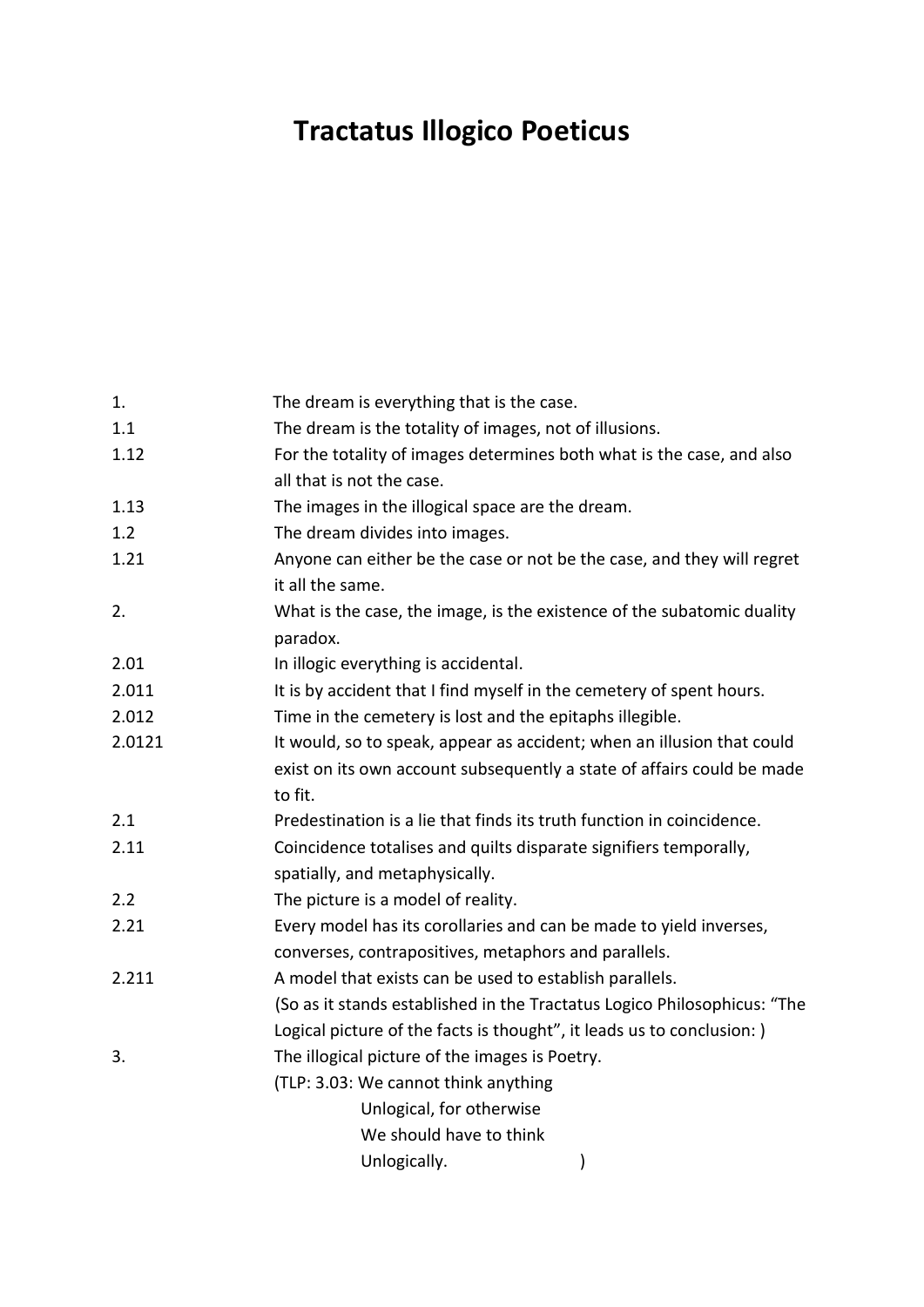| The goal is to think illogically and not unlogically. The former is its own |
|-----------------------------------------------------------------------------|
|                                                                             |
|                                                                             |
|                                                                             |
|                                                                             |
|                                                                             |
|                                                                             |
|                                                                             |
|                                                                             |
|                                                                             |
|                                                                             |
|                                                                             |
|                                                                             |
|                                                                             |
|                                                                             |
|                                                                             |
|                                                                             |
|                                                                             |
|                                                                             |
|                                                                             |
|                                                                             |
|                                                                             |
|                                                                             |
|                                                                             |
|                                                                             |
|                                                                             |
|                                                                             |
|                                                                             |
|                                                                             |
|                                                                             |
|                                                                             |
|                                                                             |
|                                                                             |
|                                                                             |
|                                                                             |
|                                                                             |
|                                                                             |
|                                                                             |
|                                                                             |
|                                                                             |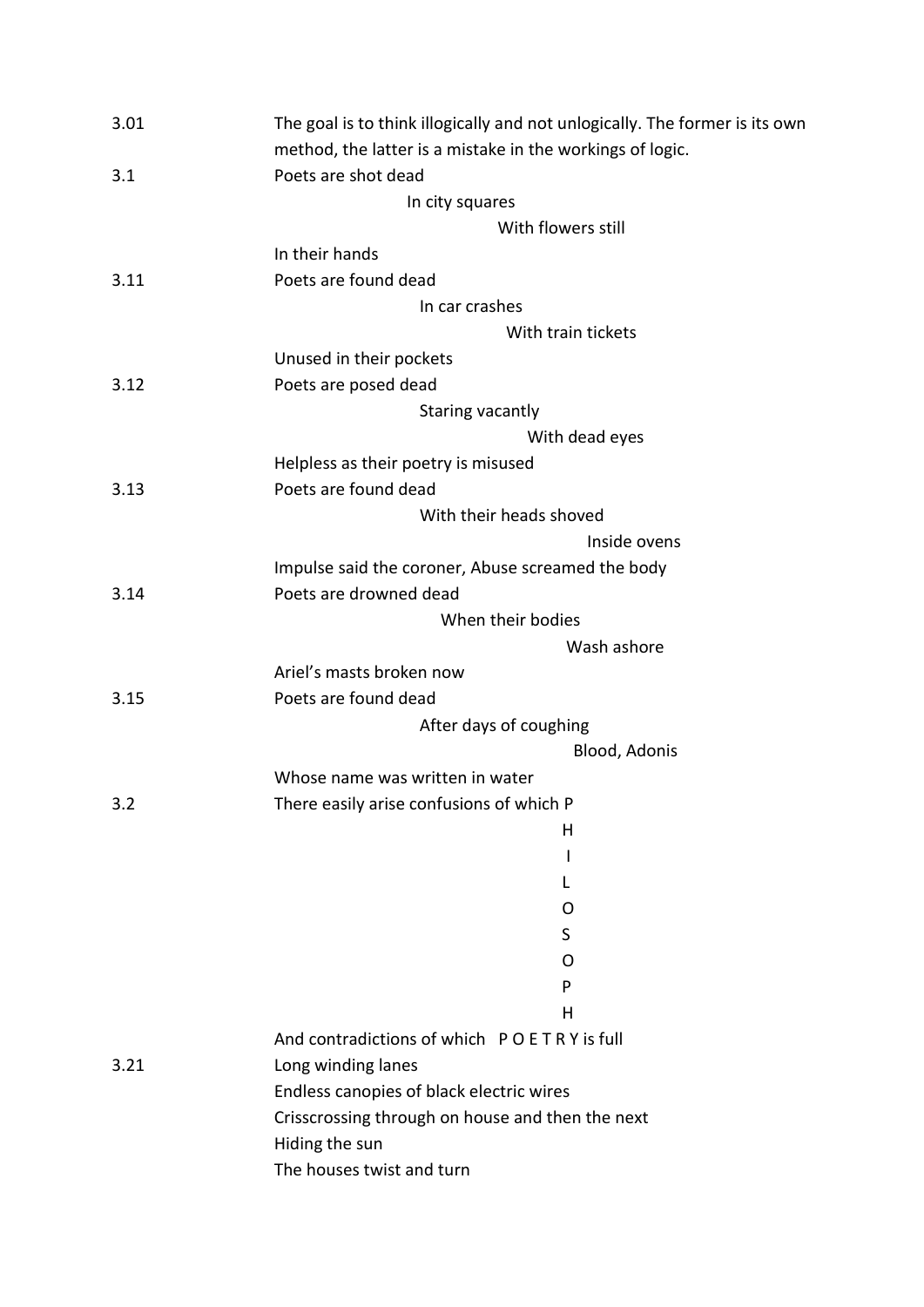|       | And I can remember the streets of Tangier                            |
|-------|----------------------------------------------------------------------|
|       | In my oh so old and tired city                                       |
|       | Raindrops blur out the world                                         |
|       | In a small café                                                      |
|       | The overhead lights come on                                          |
|       | The amber from the street lamps                                      |
|       | Cast soft orange veils of light over the silence                     |
| 3.22  | A particular method of writing may be unimportant, but it is always  |
|       | important that this is a possible method of writing.                 |
| 3.221 | What other creature has need for symbols and words                   |
| 3.222 | Who else is looking to fill in the Silence?                          |
| 3.223 | When has light been sought after under the sun                       |
| 4.    | Poetry is the insignificant proposition.                             |
| 4.01  | It is a model of reality as we think it should be.                   |
| 4.02  | Man poses the capacity of constructing, deconstructing and           |
|       | reconstructing verses.                                               |
| 4.03  | One understands the truth if it is in alignment with our prejudices. |
| 4.1   | Is time subtly discrete or is it continuous?                         |
| 4.2   | Dead Poets                                                           |
|       | Speak to us                                                          |
|       | In rivers of ink                                                     |
|       | <b>Dead Poets</b>                                                    |
|       | Sing to us                                                           |
|       | From old records                                                     |
|       | Dead Poets                                                           |
|       | Show us the way                                                      |
|       | <b>Marking Miles</b>                                                 |
|       | <b>Gravestone Epitaphs</b>                                           |
|       | Dead Poets                                                           |
|       | Wait                                                                 |
| 4.21  | The book of dead poets is heavy                                      |
|       | with regret                                                          |
|       | Dead poetry falls flat against                                       |
|       | the screeches                                                        |
|       | From the Poetry of the                                               |
|       | Dead                                                                 |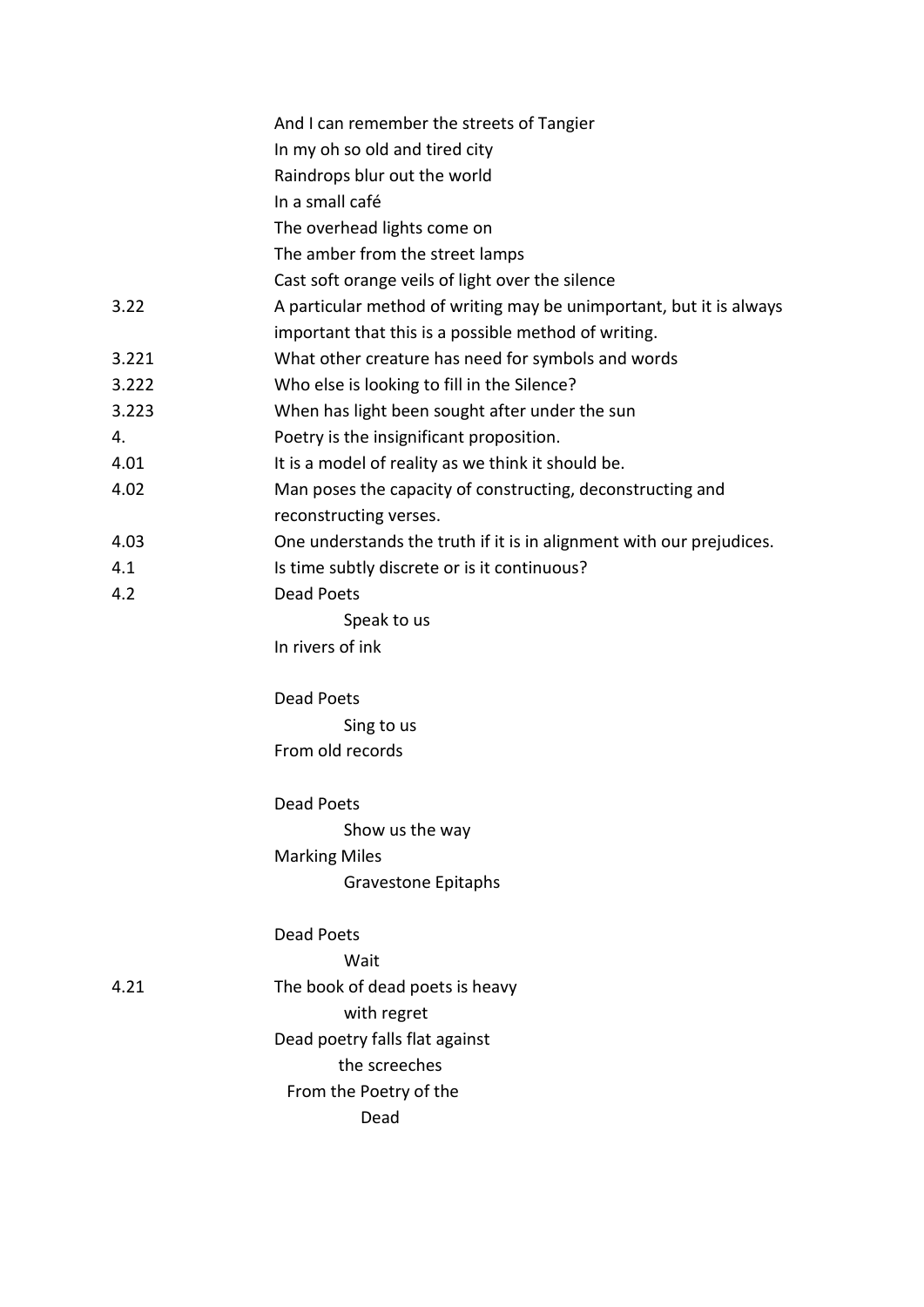| 4.211 | The living lead                                                                       |
|-------|---------------------------------------------------------------------------------------|
|       | A posthumous                                                                          |
|       | Existence                                                                             |
|       | When                                                                                  |
|       | Muzzled<br>They are                                                                   |
| 4.22  | The colourless haze                                                                   |
|       | Of silence pervades                                                                   |
|       | Our every waking                                                                      |
|       | Thought                                                                               |
|       | Silent watchers shaking their heads gently                                            |
|       | The soft wind                                                                         |
|       | Washes over her                                                                       |
|       | The little dead girl in the rose bushes                                               |
| 4.3   | A marching band sweeps the streets                                                    |
|       | Under the watchful eyes of the garrison                                               |
|       | In the empty square of the conquered town                                             |
|       | Their instruments wait under the flag at half mast                                    |
|       | Slogans on the walls painted over now                                                 |
|       | Silently voice their protests to the sky                                              |
|       | Now everybody just stares and whispers                                                |
|       | Waiting for the curfew's last evening call                                            |
| 4.31  | Why are you sitting there Poet?                                                       |
|       | On the pile of rocks that once were a library                                         |
|       | Why are you standing there Poet?                                                      |
|       | On the bridge watching the bodies in the gutter                                       |
|       | Why are you walking there Poet?                                                       |
|       | On the empty street in the memory of a town                                           |
|       | Why are you sleeping there Poet?                                                      |
|       | Far away from the death of the maddening crowd                                        |
| 4.4   | Poetry and Philosophy are allies in the service of Good                               |
|       | Or are they                                                                           |
|       | Consolation<br>Consorts serving a different master                                    |
| 4.41  | In order to understand the essence of the proposition, consider Anti-                 |
|       | Poetry and Anti-Philosophy. The general rule by which the antithesis                  |
|       | separates form and shape without losing purpose, and ultimately                       |
|       | returns to the thesis from whence it came.                                            |
| 5.    | In keeping with Godel's and Tarski's results - Poetry cannot be defined<br>in Poetry. |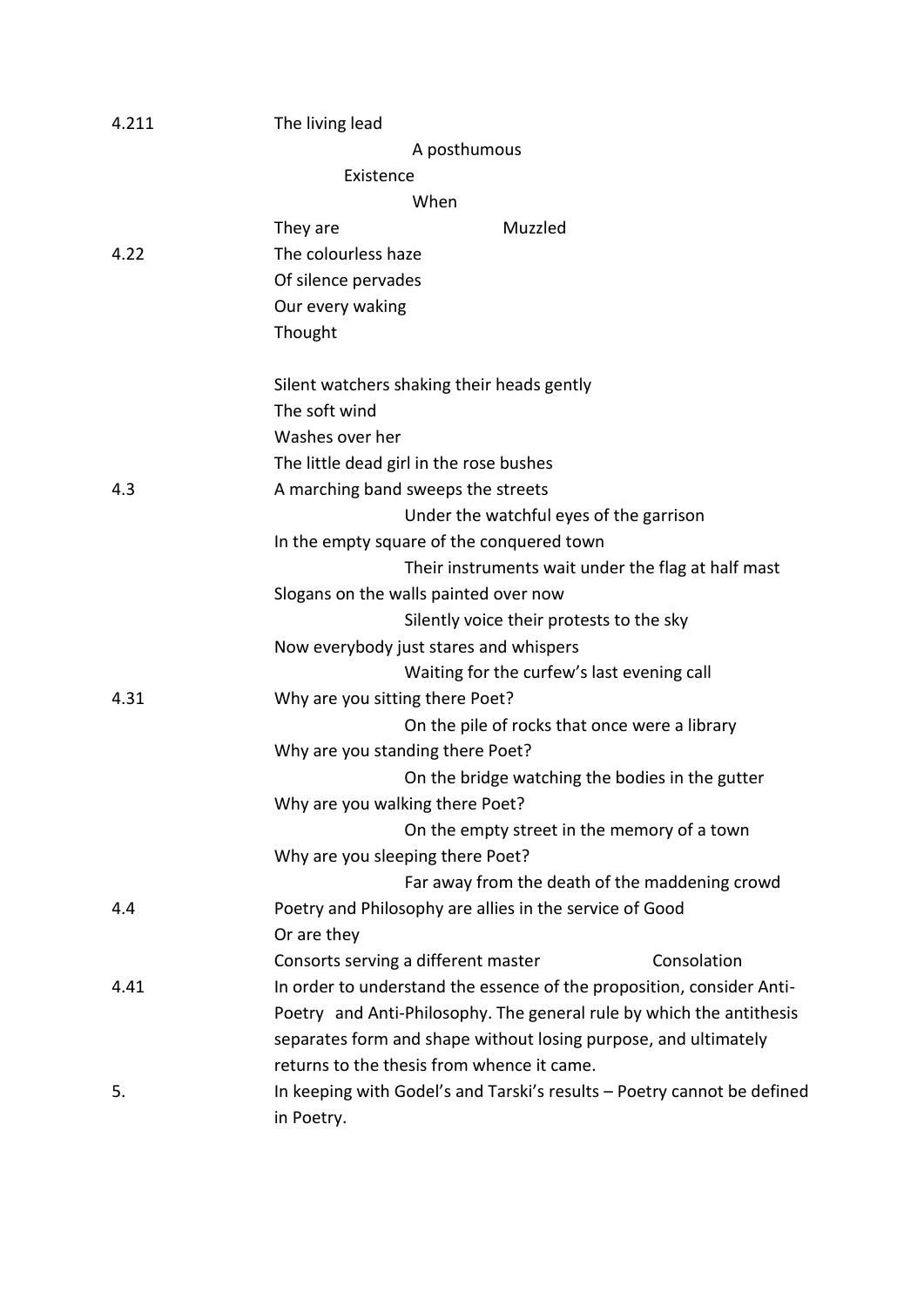| 5.01 | Languid faces                                       |
|------|-----------------------------------------------------|
|      | Incompleteness                                      |
|      | Passers-by                                          |
|      | Anti-Trees cast a shadow                            |
|      | Over                                                |
|      | The Anti-House                                      |
|      | Exploded                                            |
|      | L                                                   |
|      | Υ                                                   |
|      | R                                                   |
|      | I                                                   |
|      | C                                                   |
|      | Scattered close by                                  |
|      | Perpetual unrest                                    |
|      | Embedded shrapnel words                             |
|      | In unsuspecting flesh                               |
| 5.02 | Razors in logic are blunt                           |
|      | Against disorder and illogic                        |
|      | Signs which serve one purpose                       |
|      | Are poetically meaningful                           |
| 5.03 | 'Ceci n'est pas une poeme'                          |
|      | But neither is this only mere representation        |
| 5.1  | In the coal mine of everyday language               |
|      | Words, Sentences, Clauses, Propositions             |
|      | Repeat themselves                                   |
|      | Without signifying anything                         |
|      | Meaning is lost in the everydayness                 |
|      | Of use                                              |
|      | Like the well-worn coin with fading                 |
|      | Faces                                               |
|      | And men who climbed into those dark wombs           |
|      | Of coal dust and death and despair                  |
|      | In the cold earth                                   |
|      | Were never heard from or heard of again             |
| 5.2  | The limits of my Poetry are the limits of my world. |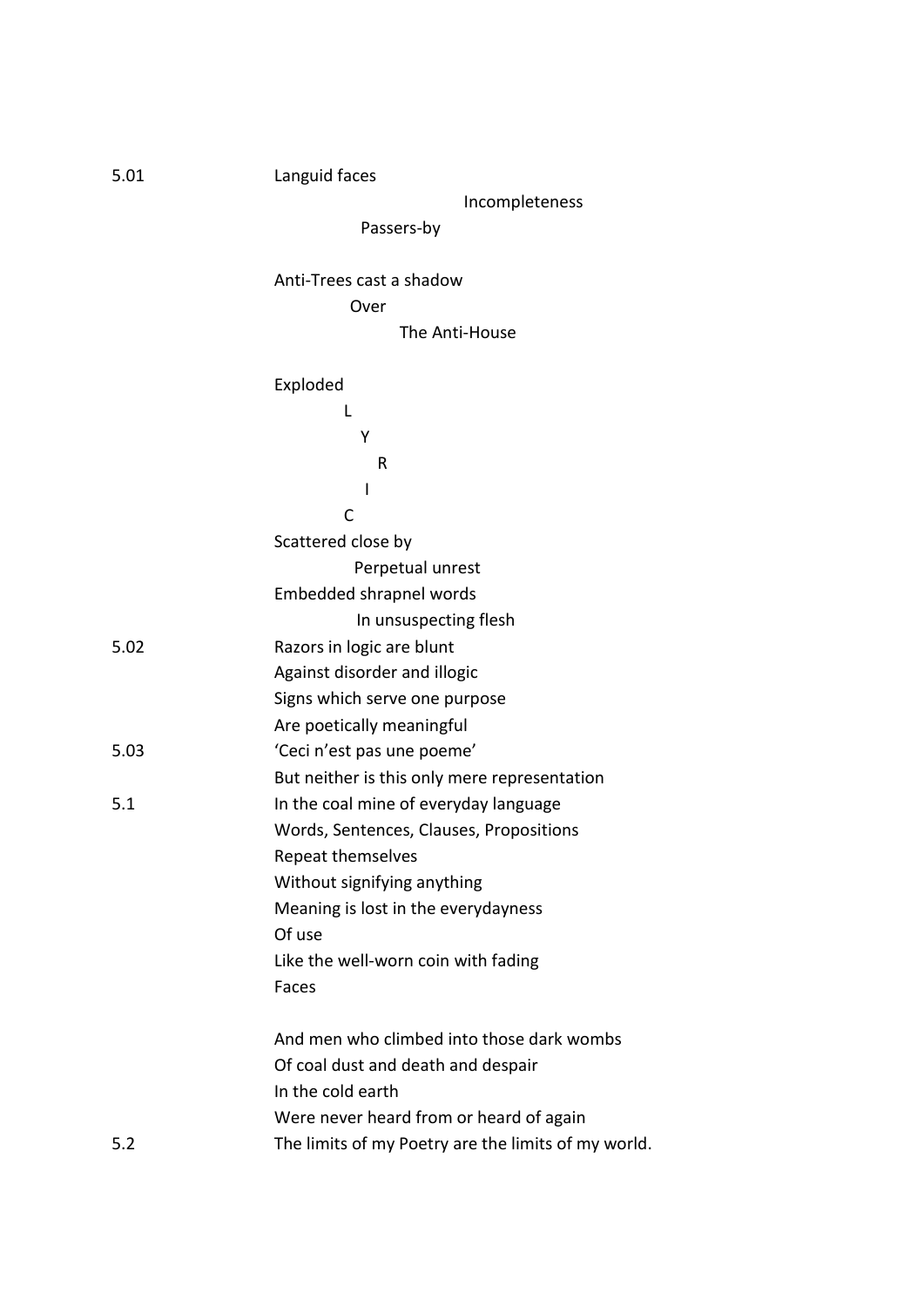| 5.21  | These limits are set in the three                                 |
|-------|-------------------------------------------------------------------|
|       | Spatial dimensions                                                |
|       | And one dimension                                                 |
|       | Of Time                                                           |
| 5.22  | The limits of my world are enshrined in events and not in things. |
| 5.221 | The crash of waves                                                |
|       | Over the mountain side                                            |
|       | A Lover's last glance                                             |
|       | As she steps off                                                  |
|       | The coach of                                                      |
|       | <b>Memories</b>                                                   |
|       | The leaves falling gently                                         |
|       | To the clouds                                                     |
|       | A Kiss                                                            |
| 5.3   | Neither space Nor Time                                            |
|       | There lies an eternity                                            |
|       | Before the entropic death                                         |
|       | Of me and you                                                     |
|       | How to fill the space                                             |
|       | Between what I feel                                               |
|       | And what I say                                                    |
| 5.4   | Poetry in Motion                                                  |
|       | in Change                                                         |
|       | in Rivers                                                         |
|       | in                                                                |
| 5.5   | The Poem itself                                                   |
|       | Syntactical chess in four dimensions                              |
|       | Axe throws on sheets of strange books                             |
|       | The Poem itself                                                   |
|       | Foreign sounds made familiar                                      |
|       | Familiar sounds made foreign                                      |
|       | The poem itself                                                   |
|       | Unoriginally original                                             |
|       | Originally unoriginal                                             |
|       | The Poem itself                                                   |
|       | The Poem itself                                                   |
|       | The.Poem.Itself                                                   |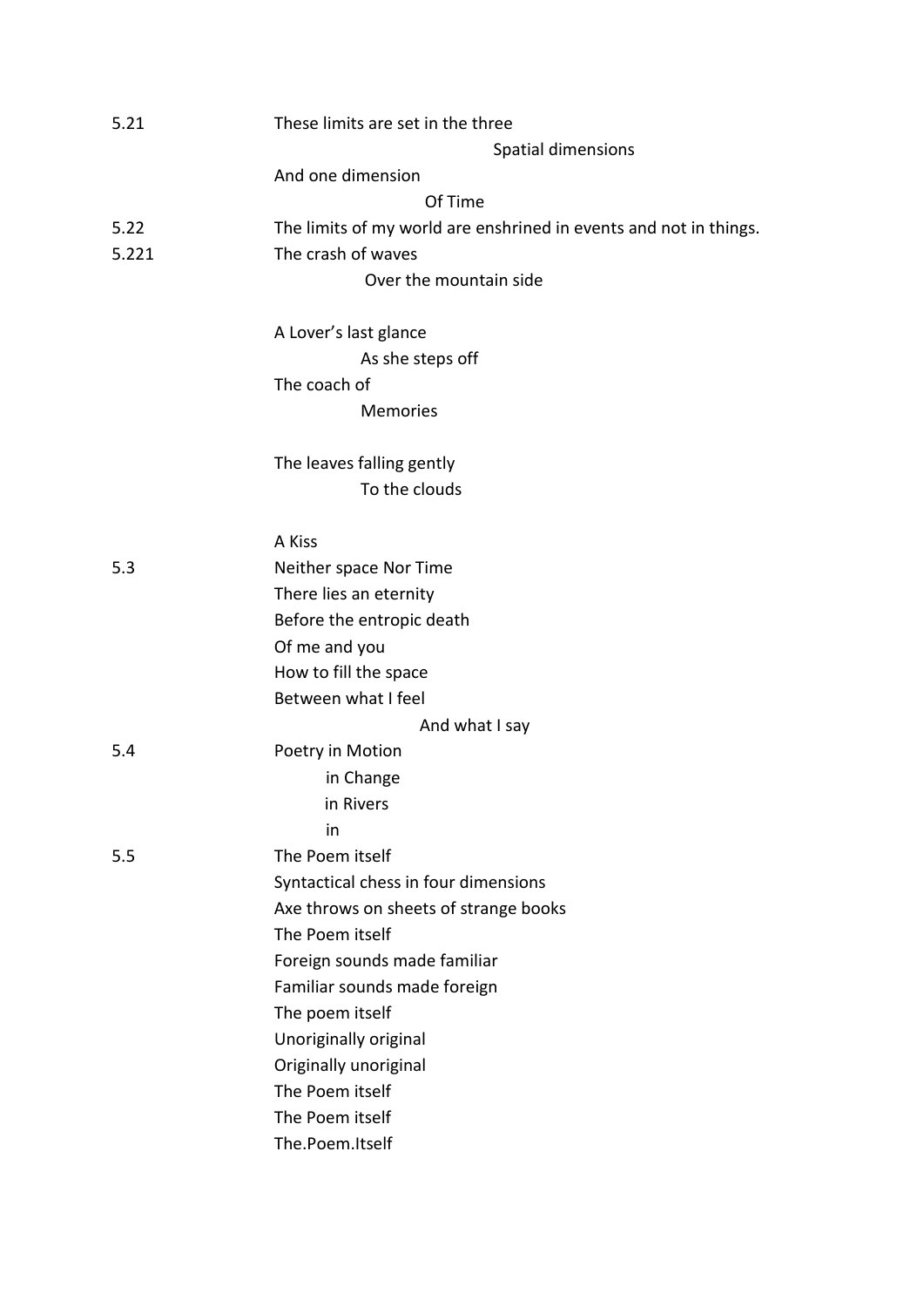| 5.6        | What is the general form of the Poem?<br>Plato's Polyhedra?<br>Heraclitus' River?                              |
|------------|----------------------------------------------------------------------------------------------------------------|
|            | It is in the asking of a question<br>It is in the search of meaning<br>It is in the exhaustion of the possible |
|            | It is in the will                                                                                              |
|            | It is                                                                                                          |
| 6.<br>6.01 | The general form of Anti-Poetry is (<br>)                                                                      |
| 6.1        | Not all nothings are created equal.                                                                            |
| 6.11       | Silence                                                                                                        |
|            | Curfew day                                                                                                     |
|            | The echo of the keys                                                                                           |
|            | rings out against the buildings                                                                                |
|            | Silence punctuated                                                                                             |
|            | By the sounds of birds                                                                                         |
|            | And of leaves moving                                                                                           |
|            | in the daylight, Undisturbed                                                                                   |
|            | Silence                                                                                                        |
|            | Spilling out of windows                                                                                        |
|            | Out of the doors and out of                                                                                    |
|            | houses overflowing                                                                                             |
|            | Down the empty road                                                                                            |
|            | In little rivulets of gold                                                                                     |
|            | The lonely fall of a yellow leaf                                                                               |
|            | Spiralling                                                                                                     |
|            | gently                                                                                                         |
|            | the<br>to                                                                                                      |
|            | ground                                                                                                         |
|            | Tiny black nameless birds                                                                                      |
|            | Hopping between the wires                                                                                      |
|            | As old pigeons wizened by age, one-eyed                                                                        |
|            | Look at them go                                                                                                |
| 6.2        | How loud my typewriter                                                                                         |
|            | I never knew                                                                                                   |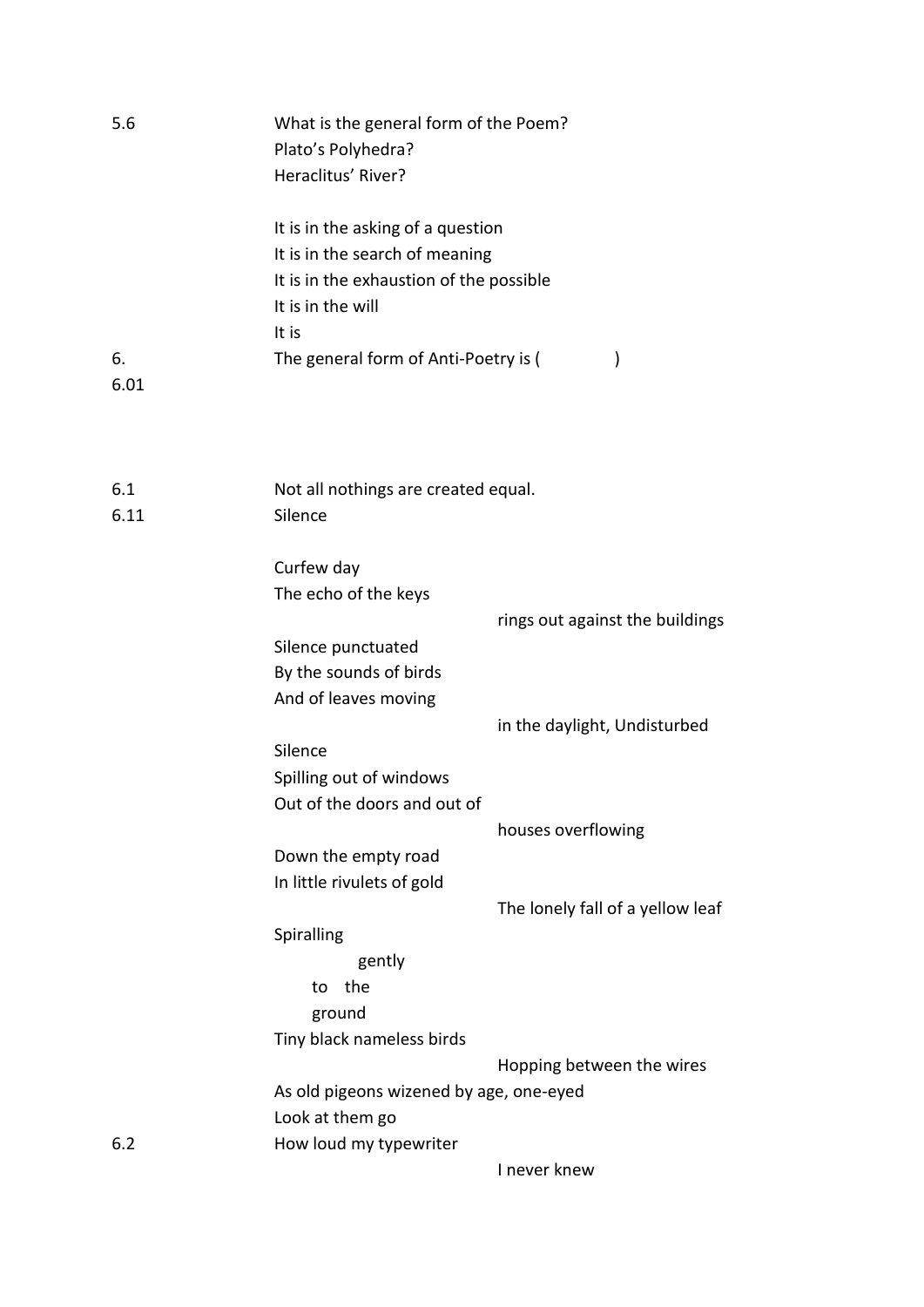|      | Lost in the noises of the city    |                                                       |
|------|-----------------------------------|-------------------------------------------------------|
|      |                                   | I lost something in the hills                         |
|      | It rings out now, Cover your ears |                                                       |
|      | Cower in your two by twos         |                                                       |
|      | In your three by threes           |                                                       |
|      |                                   | Hear its barbaric YAWP                                |
| 6.21 | Curfew day                        |                                                       |
|      |                                   | Where is the homeless man who gets his free afternoon |
|      | tea around this time everyday?    |                                                       |
|      | The shops are all closed.         |                                                       |
|      |                                   | What belly and what bridge serve as his abode on this |
|      | Day?                              |                                                       |
| 6.22 | No marches today                  | No protests against the regime                        |
|      | No voices                         | No songs                                              |
|      |                                   | No one's head down on the street on which to spit     |
|      | My orange pips                    |                                                       |
|      |                                   | No aeroplanes in the sky at which to mutely stare     |
|      | <b>And Marvel</b>                 |                                                       |
|      | How sweet to see                  |                                                       |
|      |                                   | How strange to be                                     |
| 6.3  | The general form of dissent       |                                                       |
|      | Is this Tractatus                 |                                                       |
|      | The localised form of Poetry      |                                                       |
|      | Is everything                     |                                                       |
|      | A non-entity's heart              |                                                       |
|      | Speaks                            |                                                       |
|      | Its truth                         |                                                       |
|      | In every non-event                |                                                       |
| 6.4  | Lost on you                       |                                                       |
|      | Insubstantial voices              |                                                       |
|      |                                   | <b>CUT</b>                                            |
|      |                                   | The riptide                                           |
|      |                                   | Blue & White                                          |
|      |                                   | siht ot noitulos ehT )                                |
|      |                                   | melborP                                               |
|      | (gnihsinav eht ni nees is         |                                                       |